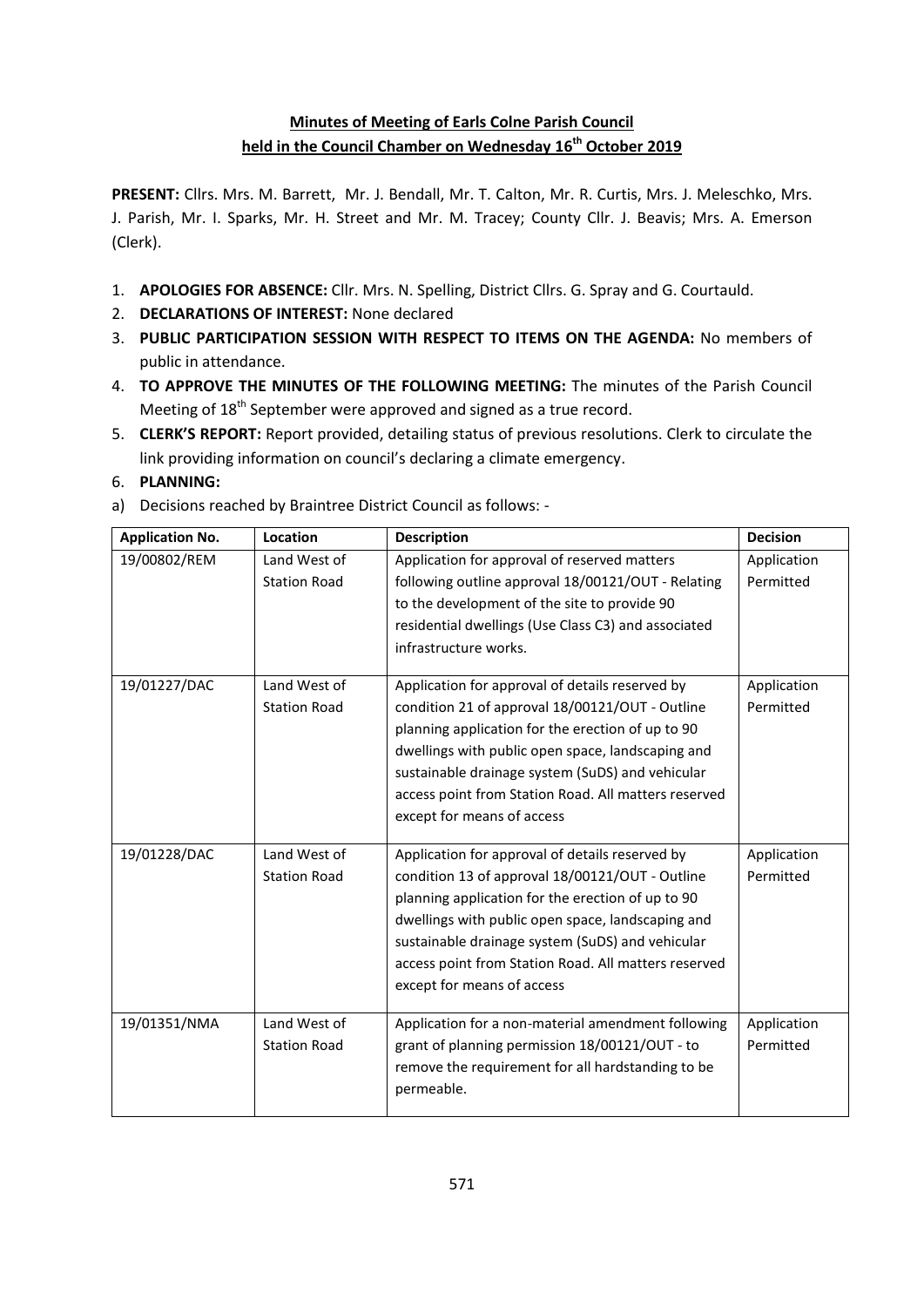| 19/01340/HH  | 11 Kemsley Road | Erection of a two storey side extension              | Application<br>Permitted |
|--------------|-----------------|------------------------------------------------------|--------------------------|
|              |                 |                                                      |                          |
| 19/01225/DAC | Land West of    | Application for approval of details reserved by      | Application              |
|              | Station Road    | condition no. 19 of approved application             | Permitted                |
|              |                 | 18/00121/OUT                                         |                          |
|              |                 |                                                      |                          |
| 19/01226/DAC | Land West of    | Application for approval of details reserved by      | Application              |
|              | Station Road    | condition no. 20 of approved application             | Permitted                |
|              |                 | 18/00121/OUT                                         |                          |
|              |                 |                                                      |                          |
| 19/01430/HH  | 6 Halstead Road | Proposed altered window layout, internal alterations | Application              |
|              |                 | and new porch to annexe.                             | Permitted                |
|              |                 |                                                      |                          |
| 19/01431/LBC | 6 Halstead Road | Proposed altered window layout, internal alterations | Application              |
|              |                 | and new porch.                                       | Permitted                |
|              |                 |                                                      |                          |

b) Current Applications were reviewed by the Parish Council as follows: -

|  | Tree related applications - Richard Curtis |
|--|--------------------------------------------|
|--|--------------------------------------------|

| <b>Application No.</b> | <b>Location</b> | <b>Description</b>                                | <b>Application No.</b> |
|------------------------|-----------------|---------------------------------------------------|------------------------|
| 19/00247/TPOCON        | Atlas Works,    | Notice of intent to carry out works to tree in a  | Objection on           |
|                        | Foundry Lane    | Conservation Area - Black Elder - Cut overhanging | basis of               |
|                        |                 | branches back to boundary of 3 Hunts Yard         | unbalanced             |
|                        |                 |                                                   | shape and              |
|                        |                 |                                                   | future growth          |

Other applications – John Bendall

| <b>Application No.</b> | Location     | <b>Description</b>                                   | <b>Parish</b><br>Council |
|------------------------|--------------|------------------------------------------------------|--------------------------|
|                        |              |                                                      | <b>Decision</b>          |
| 19/01723/HH &          | River House, | Internal alterations and new side garden room        | No objections            |
| 19/01724/LBC           | Lower Holt   |                                                      |                          |
|                        | Street       |                                                      |                          |
| 19/01716/LBC           | 79 - 81 High | Proposed like for like window replacement and repair | No objections            |
|                        | Street       | work                                                 |                          |
| CC/BTE/80/19           | Earls Colne  | Construction of a single-storey permanent standalone | In support of            |
|                        | Primary      | classroom building and 4 car parking spaces          | application              |
|                        | School, Park |                                                      |                          |
|                        | Lane         |                                                      |                          |

- c) Planning Law Update Seminar report Cllr. R. Curtis provided an overview of the seminar. Cllr. J. Beavis noted that she has raised a question to BDC re CIL to understand why this is not being adopted in the District.
- d) Public Exhibition by Heyhill Land Members noted that exhibition would be held in the Village Hall on Thursday.